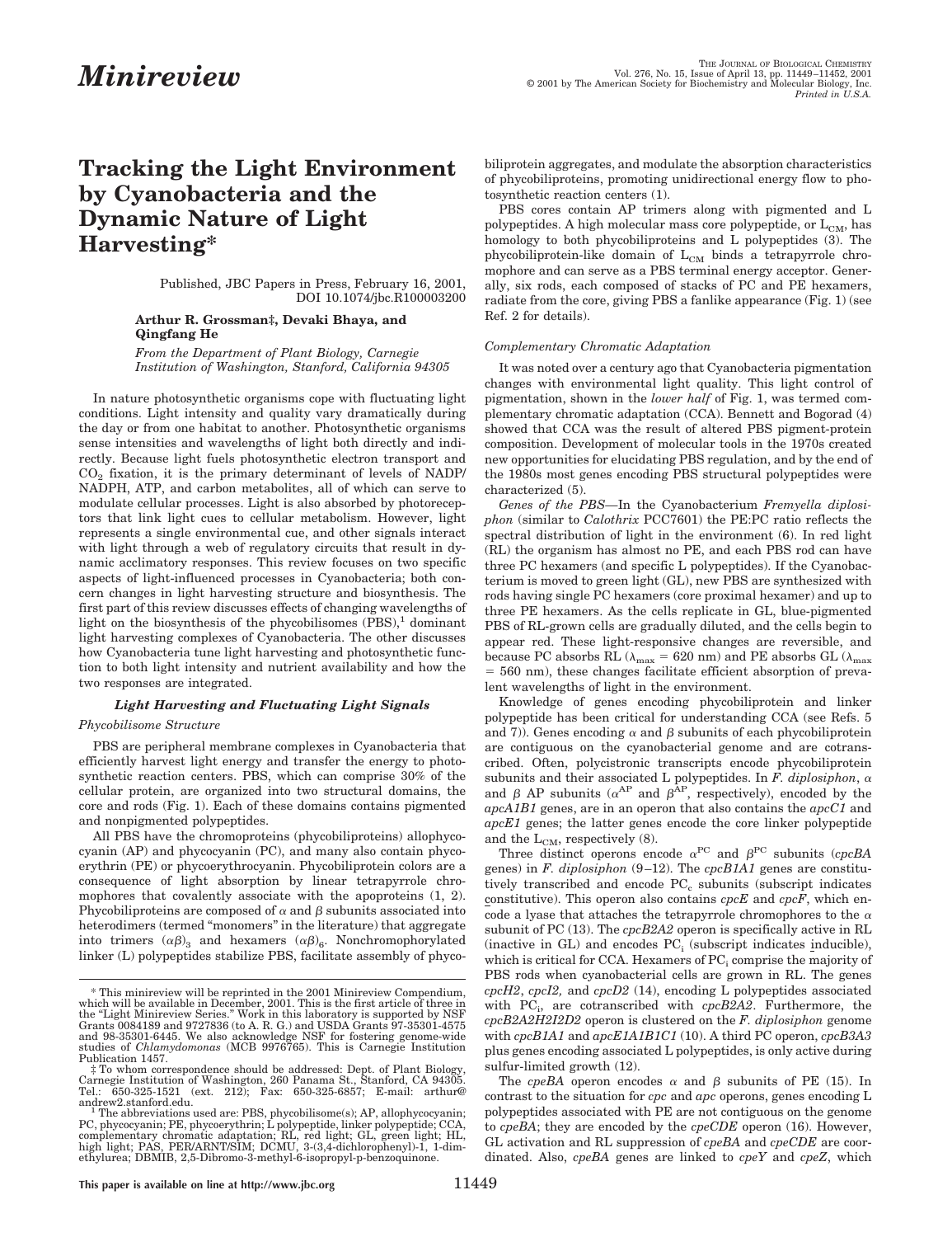

FIG. 1. **Cyanobacteria PBS.** *Top,* structure of PBS in RL and GL. Each disc in the rod substructure represents a phycobiliprotein hexamer; redpigmented discs represent PE hexamers and blue-pigmented disks represent PC hexamers. *Bottom,* cyanobacterial cells on solid medium in RL (*left*) and GL (*right*).

encode the lyase that attaches tetrapyrrole chromophores to PE subunits (17).

*Expression during CCA—*Action spectra for the synthesis of PC and PE in the Cyanobacteria have been measured (18). Maximum PE synthesis and minimum PC synthesis occurred following exposure to 550 nm GL, and maximal PC synthesis and minimal PE synthesis occurred following exposure to 640 nm RL. Hence, photoreceptor(s) controlling CCA absorb RL and GL but elicit different responses in the two light qualities. PC synthesis dominates in RL whereas PE synthesis dominates in GL. Exposure of cells to natural sunlight, a mixture of RL and GL, results in the synthesis of PBS with intermediate PC and PE levels. Photocontrol of PE and  $PC<sub>i</sub>$  levels is primarily a consequence of transcriptional regulation of *cpeBA* and *cpcB2A2* operons (19–21).

*Mutants in CCA—*The dissection of regulatory circuits involving CCA has exploited mutants abnormal for CCA. Several classes of CCA mutants have been isolated (5, 22–24), including the red (FdR), blue (FdB), green (FdG), and black (FdBk) strains. FdR mutants are red under all conditions of illumination and constitutively synthesize  $PE$  whereas  $PC<sub>i</sub>$  is never synthesized. These mutants are fixed in a response normally exhibited only in GL, with aberrant regulation of both the *cpeBA* and *cpcB2A2* operons (22). FdB strains are bluer than wild-type cells in RL and require more GL to suppress  $PC_i$  synthesis (25). FdG mutants show normal  $PC_i$ expression, but the *cpeBA* genes never become active. FdBk mu $t$ ants have moderate levels of both PE and PC<sub>i</sub>, which remain the same in RL and GL (7, 24).

Initially, an FdR mutant was complemented by *rcaC*, which encodes a polypeptide of 651 amino acids with sequence similarities to response regulators of two-component regulatory systems (26). It is twice as large (73 kDa) as most response regulators and has two conserved, aspartate-containing receiver domains, one at the N terminus (Asp-51) and the other at the C terminus (Asp-576). The Asp-51 residue is likely phosphorylated in RL-grown cells, and the phosphorylation results in high level  $PC_i$  and little  $PE$  synthesis. In GL wild-type cells likely dephosphorylate Asp-51, which triggers elevated PE synthesis and depressed PC<sub>i</sub> synthesis. Contiguous to the N-terminal receiver domain of RcaC is a sequence predicted to bind DNA. Between the putative DNA binding domain and the C-terminal receiver domain is a motif that resembles an H block of some unorthodox sensor proteins (27).

The FdBk class of mutants was complemented by *rcaE*, which encodes a polypeptide of 74 kDa (24). The C-terminal region of RcaE has motifs typical of bacterial sensor kinases (with a typical H block). The N-terminal half of the polypeptide has a domain of about 140 amino acids with similarity to the tetrapyrrole chromophore attachment domain of phytochromes. The central region of the protein contains a PAS domain (28), which may be involved in protein-protein interactions or binding of a redox-active prosthetic group. Recently RcaE was shown to covalently bind a linear tetrapyrrole chromophore at a cysteine within the phytochromelike domain.<sup>2</sup> The phenotype of the FdBk mutant and similarity of RcaE to sensor kinases and eukaryotic phytochrome photorecep-





FIG. 2. **Phosphorelay regulation of CCA.** The *left side* depicts RLstimulated phosphorylation of components of the signal transduction path-<br>way, activation of  $cpcB2A2$ , and suppression of  $cpeBA$ . The *right side* depicts<br>dephosphorylation of signal transduction components in GL and the s

tors are consistent with a photoreceptor role for RcaE (7, 24).

Two FdR mutants were not complemented by *rcaC* (29). One was complemented by the putative photoreceptor gene *rcaE*, and the second by *rcaF*, which is immediately downstream of *rcaE* on the *F. diplosiphon* genome and encodes a small response regulator. RcaF may act as an intermediate in the phosphorelay pathway controlling CCA and facilitate phosphate transfer from its cognate sensor (presumably RcaE) to other response regulators such as RcaC.

Because *rcaE* is sufficient for complementing both FdBk (24) and FdR mutants, different lesions in *rcaE* can generate different phenotypes. Furthermore, an FdR phenotype can result from lesions in at least three distinct genes (*rcaC*, *rcaE*, and *rcaF*). The lesions that caused the mutant phenotype in these strains were the result of gene disruption by *in vivo* transposition (22). Each of the FdBk (*rcaE*-FdBk) and FdR (*rcaE*-FdR**,** *rcaF-*FdR) mutants characterized contained insertion sequences in the *rcaE*/*rcaF* operon (29). In *rcaE*-FdBk mutants the inserts were located within 200 base pairs of the putative translation start site, and no RcaE protein was detected in mutant cells.2 The *rcaE*-FdR mutants contained insertions positioned between the H block and the four conserved motifs critical for histidine kinase activity; this strain appears to synthesize truncated RcaE. The *rcaF*-FdR mutants contained insertions located  $\sim$ 200 base pairs downstream of the *rcaF* translation initiation codon.

Constitutive PE and PC synthesis in *rcaE*-FdBk mutants reflect an intermediate activation state of the system as a consequence of low level phosphorylation of regulatory elements that are no longer under RcaE control. Hence, RcaF likely undergoes low level phosphorylation in the absence of RcaE; this phosphorylation is not controlled by light quality and may result from cross-talk between RcaF and other sensors or phosphoryl transfer from small molecule phosphodonors. It is not unusual that a null mutation in a sensor kinase leads to an intermediate, constitutive activation of the phosphorelay system. In the *rcaE*-FdR mutants, although the truncated RcaE cannot undergo autophosphorylation, it may bind RcaF and block its phosphorylation by other molecules and/or retain phosphatase activity, which would maintain RcaF in a dephosphorylated state.

*Model for CCA—*Three regulatory elements critical for CCA are RcaE, RcaF, and RcaC. Although these polypeptides have features of bacterial two-component regulators, the CCA phosphorelay (Fig. 2) is unique because it includes five potential phosphoacceptor domains among these polypeptides. RcaE, the putative photorecep-<sup>2</sup> D. M. Kehoe and A. R. Grossman, unpublished data. The receives the light signal. RL causes RcaE to undergo an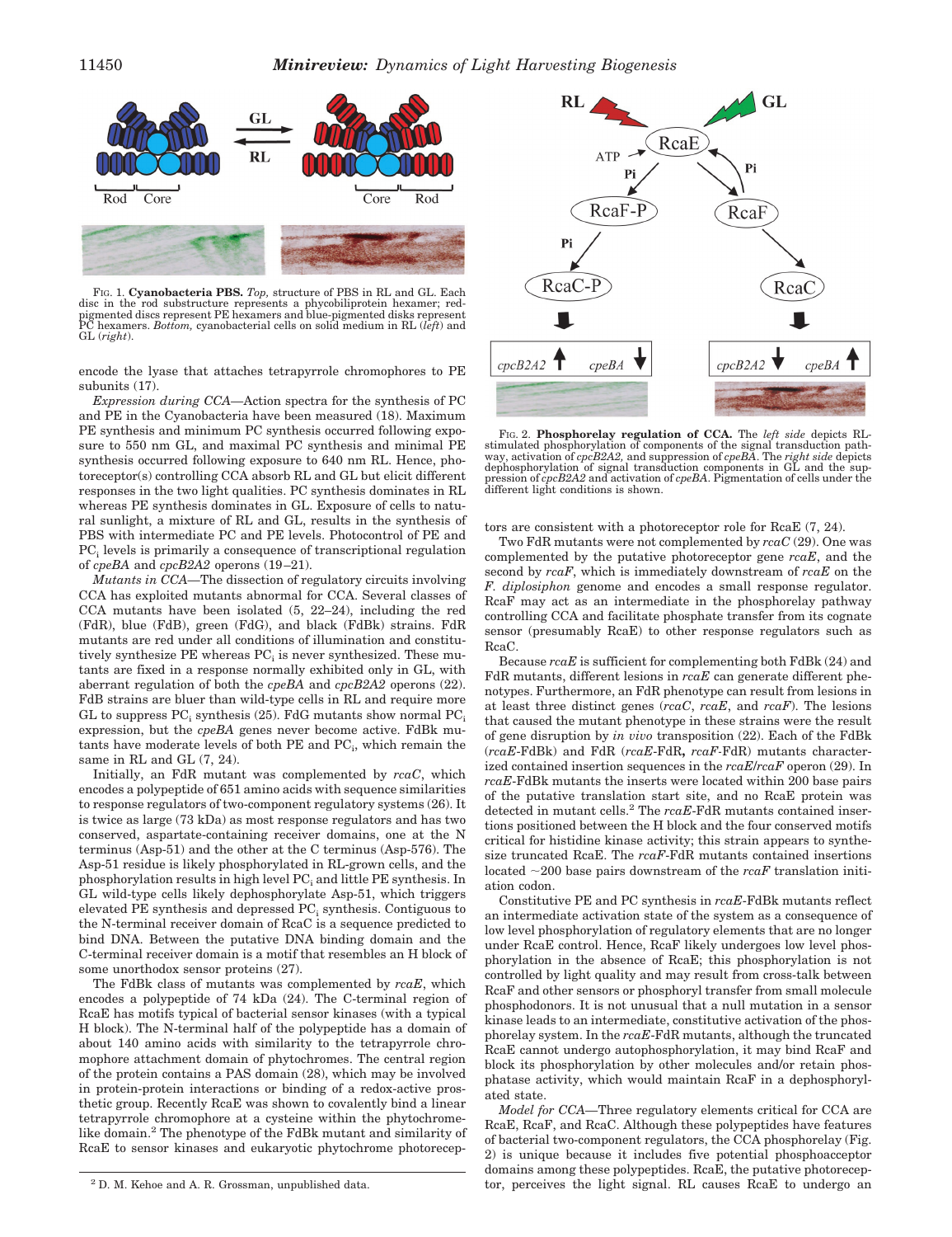autophosphorylation followed by transfer of the phosphoryl groups to the response regulator RcaF. In the absence of RcaE, RcaF may interact with other phosphoryl donors. RcaF then may transfer phosphoryl groups to the conserved histidine of the H block within RcaC, which can pass it to either the N- or C-terminal receiver domain. The N-terminal receiver domain of RcaC is critical for CCA, whereas the role of the C-terminal receiver domain is unclear. In GL RcaE acts as a phosphatase or blocks phosphotransfer by binding to RcaF; this inhibition causes activation of *cpeBA* and suppression of *cpcB2A2*.

Not surprisingly, other regulatory components also appear to be involved in controlling CCA. A class of mutants that only affects *cpeBA* expression has been identified and is designated turquoise (FdTq). These mutants exhibit normal regulation of *cpcB2A2* but cannot activate *cpeBA* in GL. Complementation of the FdTq strains uncovered two genes, *trqA* and *trqB*, encoding polypeptides related to protein phosphatases<sup>3</sup>; this finding is interesting, especially because phosphorylation of the putative regulatory protein RcaA has been implicated in the control of *cpeBA* expression (21).

## *Integration of Light and Nutrient Signals in PBS Biosynthesis*

*Specific Nutrient Limitation Responses—*Responses of organisms to nutrient availability may be classified as those specific to the limiting nutrient and those that are more general, occurring during any of a number of different nutrient limitation conditions. Specific responses include metabolic changes enabling organisms to efficiently scavenge the limiting nutrient; these responses may include synthesis of high affinity transport systems (30) and production of hydrolytic enzymes that facilitate utilization of alternate forms of the limiting nutrient (31).

*General Responses—*General responses to nutrient-limited growth include changes in cell morphology and metabolism. *Synechococcus* cells starved for iron, nitrogen, or sulfur accumulate low levels of thylakoid membrane, PBS, and ribosomes (32, 33). Nutrient deprivation also causes a rapid loss of  $O_2$  evolving activity, reflecting a decline in PSII function (34). A visually dramatic, general response of Cyanobacteria to nutrient-limited growth is the decrease in cellular pigmentation or bleaching (35), which includes an almost complete loss of PBS (36). Degradation of the PBS could provide amino acids or carbon skeletons for production of other cellular constituents required during nutrient deprivation and reduce absorption of excitation energy, making cells less susceptible to photodamage.

Mutants of *Synechococcus* were isolated that could not degrade their PBS during nutrient deprivation. Some of these mutants, designated *nbl* (nonbleaching), only survived in relatively low light. Complementation of one *nbl* mutant led to the isolation of *nblA* (nonbleaching), which encodes a 59-amino acid polypeptide. The *nblA* transcript only accumulates to high levels in cells starved for nitrogen or sulfur; low levels of the *nblA* mRNA are observed in cells maintained in phosphorus-free or complete medium. Under all conditions tested, *nblA* expression correlated with decreased PBS levels, even under conditions that do not normally provoke PBS degradation (37). *nblA* may be the primary (only) gene whose activity must be elevated to provoke bleaching during sulfur- or nitrogen-limited growth. Although NblA is probably not a protease itself, it may function to activate or alter the specificity of a protease or somehow tag PBS for degradation.

A second *nbl* mutant was complemented by *nblB*. NblB has homology to subunits (*e.g.* CpcE, CpeZ) of lyases that catalyze covalent attachment of phycochromobilin chromophores to apophycobiliprotein subunits (38). This finding suggests that NblB interacts directly with tetrapyrrole chromophores attached to phycobiliproteins. Because *nblB* mutants do not degrade PBS during nutrient limitation, it is reasonable to propose that NblB catalyzes removal of chromophores from holophycobiliprotein subunits and that only after the chromophore is removed can phycobiliprotein subunits be degraded.

A third mutant, *nblR*, was complemented by a gene encoding a response regulator (39). Cyanobacteria strains null for NblR (*a*) have  $\sim$ 150% the level of PBS as wild-type cells during nutrient-

<sup>3</sup> D. M. Kehoe, personal communication.



FIG. 3. **Model depicting the role of NblS in controlling both HL and nutrient stress responses.** The genes shown in the figure are discussed in the text. *HL*, -*N*, -*S*, -*P*, and -*Ci* represent conditions in which the cells are exposed to HL or are deprived of nitrogen, sulfur, phosphorus, or inorganic<br>carbon, respectively. The model suggests that these conditions cause a<br>change in cellular redox and/or in the level of reactive oxygen species, wh is sensed by NblS. NblS may also control some process through direct absorption of blue/UV-A light.

replete growth, (*b*) fail to degrade PBS during sulfur or nitrogen limitation, and (*c*) cannot properly modulate PBS levels during exposure to high light (HL). The (*a*), (*b*), and (*c*) phenotypes probably reflect the fact that the *nblR* mutant (*d*) cannot activate *nblA* during nutrient limitation. The mutant also dies rapidly when starved for either sulfur or nitrogen or when exposed to HL (39). Hence, in addition to controlling PBS degradation, NblR modulates functions critical for cell survival during nutrient-limited and HL conditions. The presence of the photosynthetic electron transport inhibitor DCMU slows the death of the *nblR* mutant during sulfur and nitrogen starvation, suggesting that death of the mutant is a consequence of its inability to properly down-regulate photosynthesis upon exposure to stress conditions. Hence, NblR appears to have a pivotal role in regulating some general stress responses and is critical for integrating various environmental signals with cellular metabolism.

The most recently characterized *nbl* mutant is *nblS*. Like *nblR*, the *nblS* mutant is sensitive to HL and nutrient limitation and cannot properly activate *nblA*. Furthermore, the *nblS* strain cannot activate *hliA* (gene encoding a polypeptide with similarity to chlorophyll *a-* and *b*-binding proteins of plants that helps Cyanobacteria acclimate to HL (40)), *psbAII,* and *psbAIII* during exposure of *Synechococcus* to HL or blue/UV-A light.4 NblS is also important for the down-regulation of the *psbAI* and *cpcBA* genes in HL.

The *nblS* gene encodes a sensor histidine kinase of two-component regulatory systems, with two predicted N-terminal membrane-spanning domains followed by a region bearing a PAS domain. PAS domains often bind flavin or heme prosthetic groups and may respond to light or redox conditions (28). Preliminary work suggests that NblS binds a flavin.<sup>5</sup> Because NblS controls nutrient stress responses and accumulation of *nblA* mRNA (like NblR), we assume that NblS and NblR constitute a sensor-response regulator pair, although this has not been proven. Interestingly, induction of *hliA*, *psbAII,* and *psbAIII* in HL does not appear to be under the control of *nblR*, suggesting that NblS modulates regulatory pathways that are distinct from those controlled by NblR. Overall, the results suggest that NblS serves to link the light environment and cellular redox to global modulation of metabolic processes.

*Model—*The integration of light and nutrient limitation responses are presented in Fig. 3. NblS is critical for integrating these responses, which include modulation of PBS levels and controlling the activities of *nblA*, *hliA*, *psbAI*, *psbAII*, *psbAIII,* and *cpcBA*. It is not yet clear if NblS is critical for regulating transcription of other genes that rapidly respond to changes in light conditions. During nutrient limitation, as cells generate reduced photosynthetic electron carriers, NblS initiates a phosphorylation cascade in which NblR is activated. NblR turns on the *nblA* gene,

<sup>4</sup> L. van Waasbergen, N. Dolganov, and A. R. Grossman, submitted for

publication.  $\overline{\phantom{a}}^5$  J. Christie, L. van Waasbergen, W. Briggs, and A. R. Grossman, unpublished data.